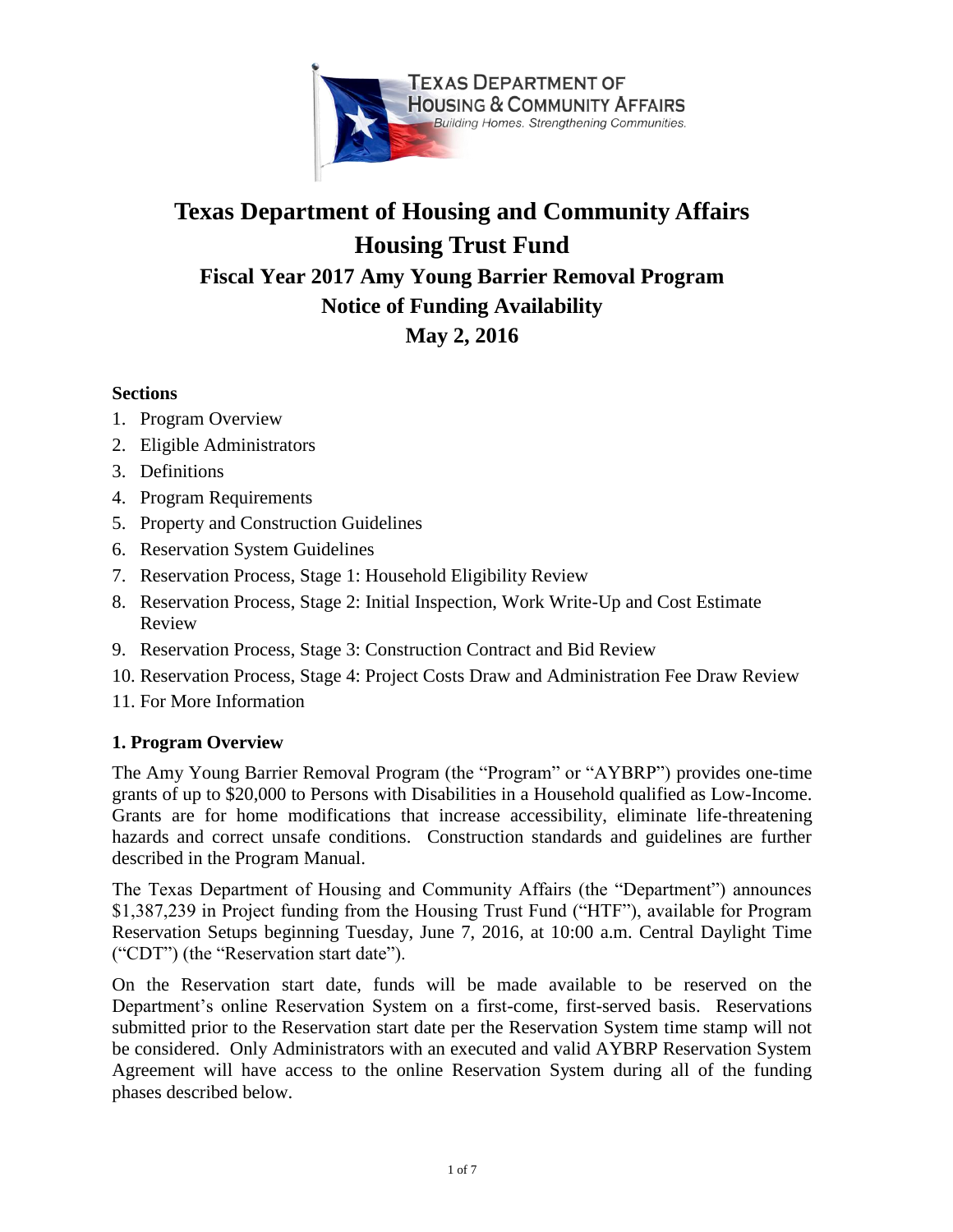To promote the geographic dispersion of these competitive funds, the funds will be made available in three phases based upon each TDHCA State Service Region (the "Service Region") and upon each Service Region's rural and urban subregions.

Phase 1: On **Tuesday, June 7, 2016**, **at 10:00 a.m. CDT,** each Service Region will have funds made available consistent with their proportional allocation of the total funds. Each Service Region's rural and urban subregion will receive an amount as shown below.Until Monday, August 8, 2016, at 5:00 p.m. CDT the allocated funds shall be reserved only for Households in these rural and urban subregions of the Service Region. For a map of State Service Regions and a list of rural and urban places, please visit the Program website: [http://www.tdhca.state.tx.us/htf/single-family/amy-young.htm.](http://www.tdhca.state.tx.us/htf/single-family/amy-young.htm)

Phase 2: On **Tuesday, August 9, 2016, at 10:00 a.m. CDT,** all funds remaining in each Service Region's rural and urban subregions will be combined into one balance of funds per Service Region. Until Monday, October 10, 2016, at 5:00 p.m. CDT, this remaining amount shall be reserved only for Households in that Service Region.

Phase 3: On **Tuesday, October 11, 2016, at 10:00 a.m. CDT**, any funds remaining in each Service Region will be combined into one state-wide pool. This remaining amount can be reserved for Households anywhere in the state until the funds are depleted.

| <b>State</b>   |                     |                     |                     |
|----------------|---------------------|---------------------|---------------------|
| Service        |                     |                     |                     |
| Region         | <b>Urban Amount</b> | <b>Rural Amount</b> | <b>Region Total</b> |
|                | \$61,517            | \$42,127            | \$103,644           |
| $\overline{2}$ | \$60,766            | \$41,828            | \$102,594           |
| 3              | \$76,521            | \$40,920            | \$117,441           |
| 4              | \$61,358            | \$42,087            | \$103,445           |
| 5              | \$61,040            | \$41,413            | \$102,453           |
| 6              | \$75,247            | \$40,790            | \$116,037           |
| 7              | \$64,880            | \$40,679            | \$105,560           |
| 8              | \$62,071            | \$41,288            | \$103,359           |
| 9              | \$65,579            | \$40,919            | \$106,497           |
| 10             | \$61,583            | \$41,369            | \$102,952           |
| 11             | \$65,946            | \$41,754            | \$107,700           |
| 12             | \$61,153            | \$42,584            | \$103,737           |
| 13             | \$62,791            | \$49,028            | \$111,820           |
| Subtotal       | \$840,452           | \$546,786           | \$1,387,239         |

### **Phase 1 of AYBRP Reservation System June 7, 2016 – August 8, 2016**

The above table shows Project Costs only. The Administration Fees (10% of the Project's combined Hard and Soft Costs) provided to Administrators upon project completion are not reflected in this table.

After the Reservation start date, additional Program funding may become available from cancellations of reservations. The Department will release any available funds from cancellations on Tuesdays at 10:00 a.m. Central Time. After regional set asides have been combined into one state-wide pool, additional Program funding may become available from HTF loan repayments, interest earnings, deobligations from prior years or other resources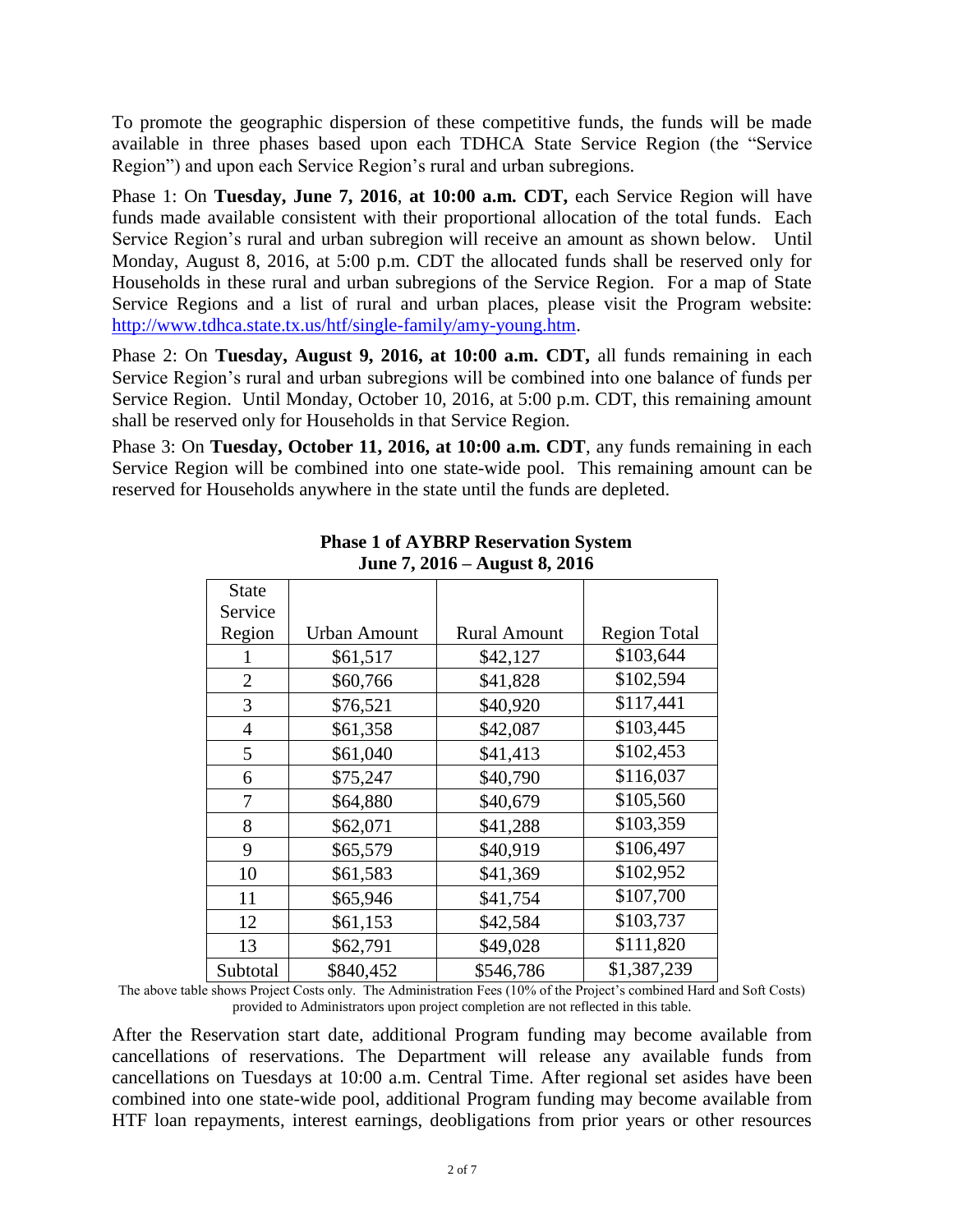The use of these funds is subject to, including, but not limited to: Chapter 2306 of the Texas Government Code and the Texas Administrative Code, Title 10, Part 1.

### **2. Eligible Administrators**

- a) The Department is now accepting applications from eligible entities seeking to become Administrators for the Program.
- b) Administrators with an existing executed and valid AYBRP Reservation System Agreement (ending August 31, 2016) will have access to the online Reservation System on June 7, 2016. Current Administrators *do not need to reapply* to become an Administrator for the following year, but will be required to amend their existing AYBRP Reservation System Agreement in order to extend the agreement end date through August 31, 2017.
- c) The following entities are eligible to become an Administrator of the Program:
	- i. Units of Local Government;
	- ii. Councils of Government;
	- iii. Nonprofit Organizations;
	- iv. Local Mental Health Authorities; and
	- v. Public Housing Authorities.
- d) Participating Jurisdictions that receive a direct award of HOME funding from the U.S. Department of Housing and Urban Development ("HUD") are *ineligible* to be an Administrator of the Program.
- e) Eligible entities must provide documentation in the form of descriptions of staff experience and current or previous contracts with the Department or other funders to show the following:
	- i. Experience of at least 2 years in providing housing rehabilitation services to Low-Income Households;
	- ii. Experience with accessibility standards, applicable building codes, and construction serving the needs of Persons with Disabilities.
	- iii. Qualifications of Administrator's housing inspector(s), according to the Qualified Inspection Certification form on the Program website.
- f) Partnership with another entity that meets the above requirements is acceptable but must be documented with a contract or memorandum of understanding, subject to Department approval. Letters of support or intent will not be accepted.
- g) Entities seeking to become an Administrator of the Program must complete the Reservation System Access Application available on the Program website, in which a previous participation review will have to be completed. The Department will accept these applications on an ongoing basis.

# **3. Definitions**

- a) Any capitalized terms that appear in this NOFA but are not defined in this section are defined in Chapter 2306 of the Texas Government Code or the Texas Administrative Code, Title 10, Part 1.
- b) This NOFA also uses the following definitions:
	- i. Administration Fee Funds equal to 10% of the Project Costs (combined Hard and Soft Costs) paid to an Administrator upon completion of a project.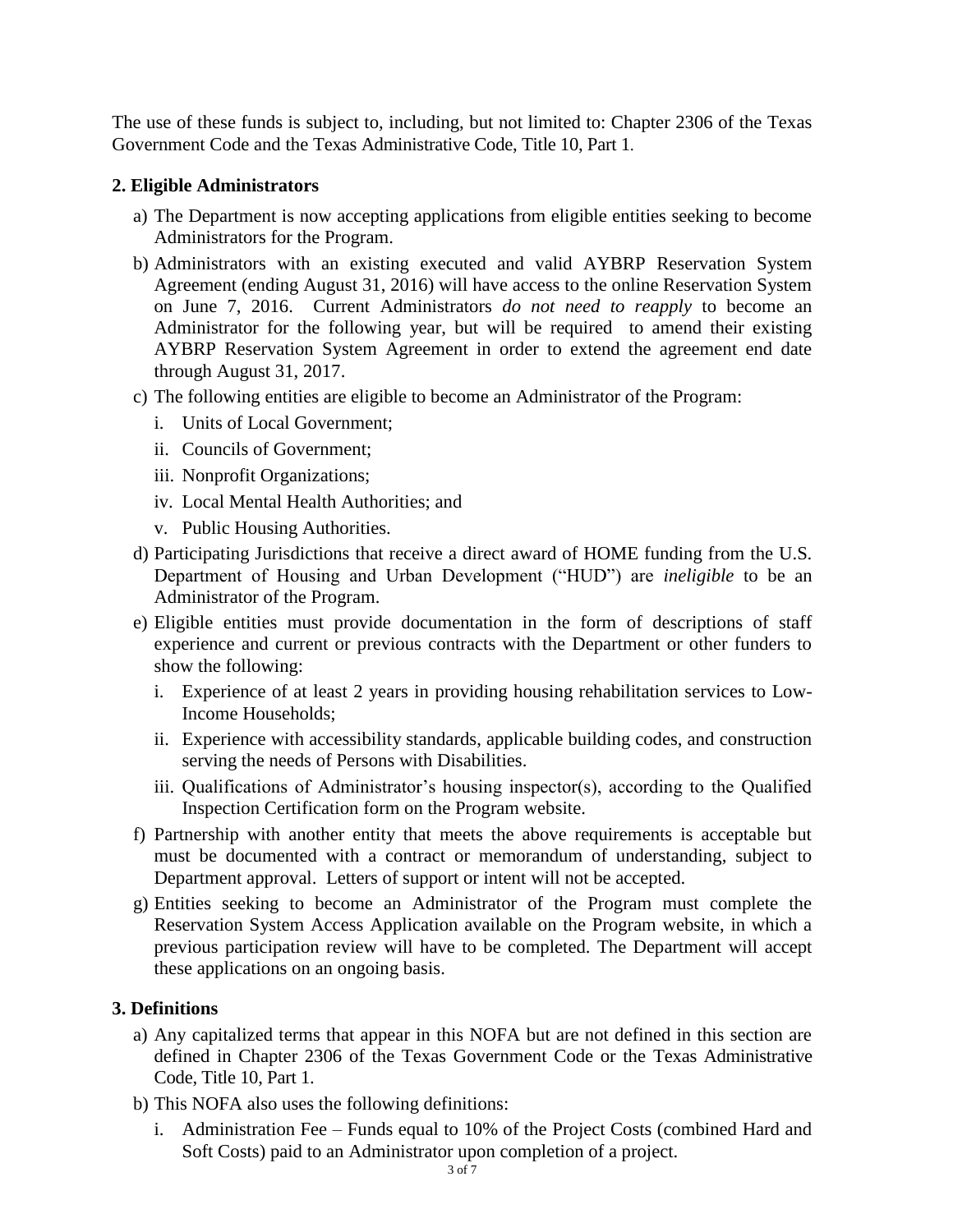- ii. Hard Costs Site-specific costs incurred during construction, including but not limited to: general requirements, building permits, jobsite toilet rental, dumpster fees, site preparation, demolition, construction materials, labor, installation equipment expenses, etc. Hard Costs are considered part of Project Costs.
- iii. Liquid Assets Cash deposited in checking or savings accounts, money markets, certificates of deposit, mutual funds or brokerage accounts; the net value of stocks or bonds that may be easily converted to cash; the cash surrender value of life insurance policies; and the appraisal district's market value for any real property that is not a principal residence. Funds in tax-deferred accounts for retirement or education savings (*e*.*g*., Individual Retirement Accounts, 401Ks, 529 plans) are excluded from the Liquid Assets calculation.
- iv. Low-Income Household income does not exceed the greater of 80% of the Area Median Family Income or 80% of the Statewide Income Limits, adjusted for Household size, in accordance with the current HOME Investment Partnerships Program income limits as defined by HUD.
- v. Project Costs Program funds (combined Hard and Soft Costs) that directly assist a Household.
- vi. Reservation Setup The submission of all required documents to the online Reservation System in order to reserve Program funds for an eligible Household.
- vii. Soft Costs Costs related to and identified with a specific Single Family Housing Unit other than construction costs, per Texas Administrative Code, Title 10, Part 1, Single Family Umbrella Rule §20.3.

# **4. Program Requirements**

- a) Administrators must follow the processes and procedures as required by the Department through its governing statute (Chapter 2306 of the Government Code), Administrative Rules (Texas Administrative Code, Title 10, Part 1), Uniform Grant Management Standards (as applicable), reservation agreements, Program Manual, forms, and this NOFA.
- b) The assisted Household shall be qualified as Low-Income. The assisted Household's Liquid Assets shall not exceed \$20,000.
- c) The maximum amount of Program assistance per Household is \$20,000 in Project Costs (combined Hard and Soft Costs).
- d) The Department will pay the Administrator an Administration Fee equal to 10% of the Project Costs upon successful completion of the project. The Administration Fee is in addition to the \$20,000 maximum assistance permitted per Household. No additional documentation, other than submitting the Administration Fee draw request in the Housing Contract System, is required.
- e) Units of Local Government must maintain documentation of compliance with applicable procurement laws and regulations. Nonprofit Organizations must maintain documentation of compliance with their own board-adopted procurement policy that ensures, to the greatest extent feasible, fair and open competition.

# **5. Property and Construction Guidelines**

a) Owner-occupied homes and rental units are eligible for Program assistance.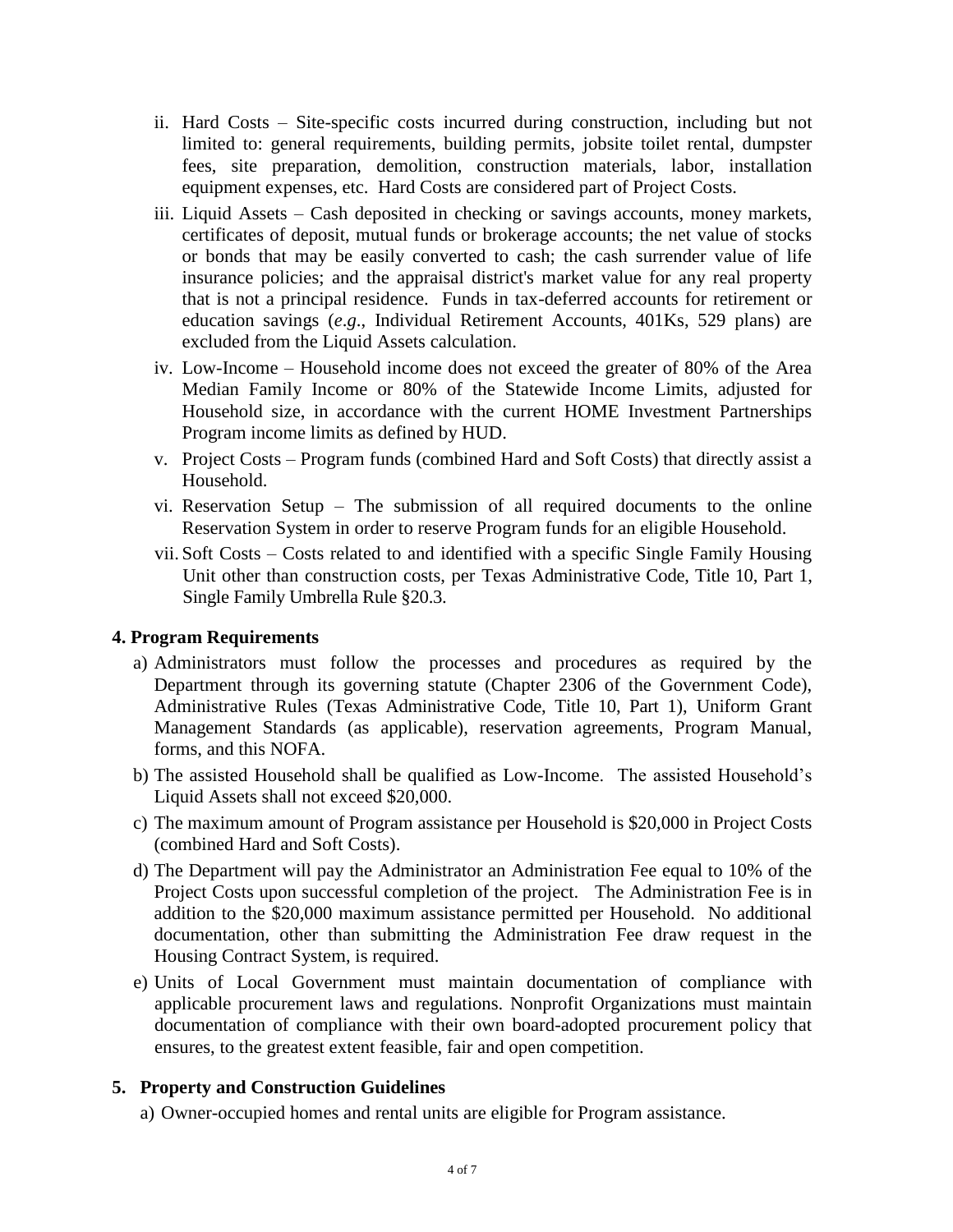- b) In owner-occupied homes, the owner of record must reside in the home as their permanent residence unless otherwise approved by the Department.
- c) In rental units, all Household occupants, including the Person with Disability, must be named on the lease.
- d) The following rental properties are *ineligible* for Program assistance:
	- i. Properties developed, owned or managed by an Administrator or an Affiliate;
	- ii. Rental units in properties that are financed with any federal funds. Housing Tax Credit properties built after 2001 and entities that receive federal assistance, such as HOME funding, are already required to provide and pay for reasonable accommodations to units and common areas if the modifications do not represent an undue financial and administrative burden. For more information, visit: <http://www.tdhca.state.tx.us/fair-housing/renters.htm>;
	- iii.Rental units that have life-threatening hazards or unsafe conditions identified in the initial inspection. Program funds may not be used to correct hazardous or unsafe conditions in rental units, but may be used for accessibility modifications only after the life-threatening hazards and unsafe conditions have been corrected by the property owner at the property owner's expense.
	- iv.Rental units owned by a property owner who is behind on property taxes associated with the property occupied by the Person(s) with Disability.
- e) Construction standards and guidelines:
	- i. Administrators must follow all applicable sections of their local building codes and ordinances;
	- ii. In the absence of local building code, Administrators must adhere to the construction standards and guidelines detailed in the Program Manual;
	- iii.Administrators must adhere to Chapter 21, "Minimum Energy Efficiency Requirements for Single Family Construction Activities", of the Texas Administrative Code, Title 10, Part 1. For more information, visit: [http://www.tdhca.state.tx.us/single-family/TDHCA-Energy-Efficiency-Rules.htm.](http://www.tdhca.state.tx.us/single-family/TDHCA-Energy-Efficiency-Rules.htm)
- f) A minimum of **75%** of Project Hard Costs must be utilized for accessibility modifications unless otherwise approved in writing by the Department.
- g) In addition to accessibility modifications, Administrators may make repairs to eliminate life-threatening hazards and correct unsafe conditions in the housing unit (with the exception noted in Section  $5(d)(iii)$ , or as otherwise determined by the Department. No more than **25%** of the Project Hard Costs may be utilized to eliminate life-threatening hazards and correct unsafe conditions unless otherwise approved by the Department.

# **6. Reservation System Guidelines**

- a) Program funds are available on a first-come, first-served basis in the Reservation System, subject to the phases of funding availability (described in section 1).
- b) An Administrator may not have more than 5 "active" status reservations from the 2017 NOFA at any one time until the statewide collapse in October 2016, at which time the maximum allowable "active" status reservations will be increased to 10, regardless of the region or location. Completed activities that are undergoing processing of their draw request ("pending accounting approval" status) do *not* count towards the limit of 10 active reservations.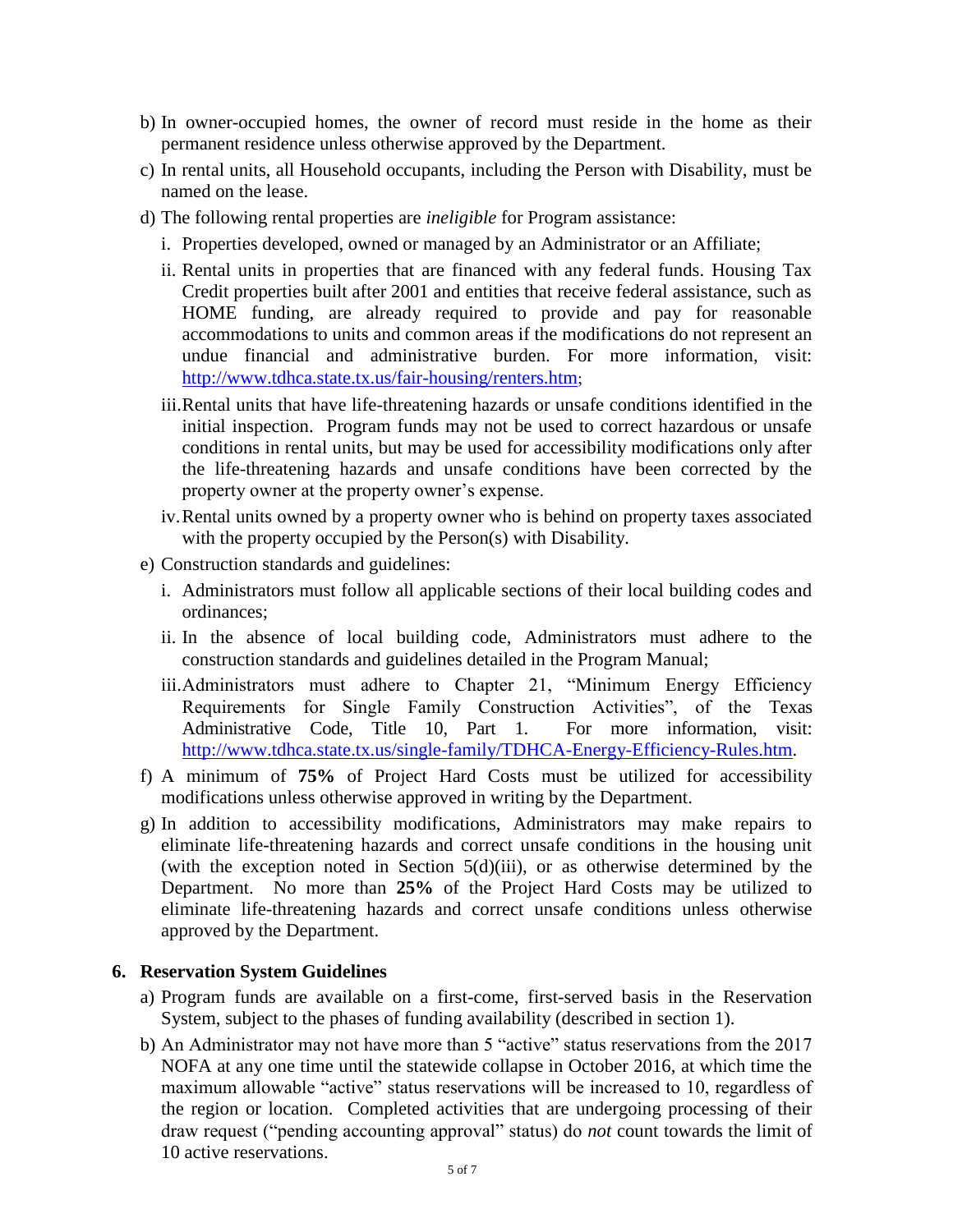- c) The Department reserves the right to suspend access to the Reservation System for Administrators out of compliance with Program requirements (e.g., past due Single Audits or Audit certification forms; late responses to Compliance monitoring or Audit Management letters, Administrator ineligibility, inadequate staffing or inadequate capacity, etc.). Administrator access may be restored upon the Department's acceptance of outstanding documentation.
- d) The Department may de-authorize access to the Reservation System by an Administrator and terminate their AYBRP Reservation System Agreement if the Administrator does not meet requirements in this NOFA or the AYBRP Reservation System Agreement.

#### **7. Reservation Process, Stage 1: Household Eligibility Review**

- a) Administrators shall market the Program, complete application intake, and qualify Households for participation. Details on determining income eligibility and preparing and submitting Reservation Setups are provided in the Program Manual and the Reservation System User Guide.
- b) After collecting and verifying the required Household income and property eligibility documentation, the Administrator shall enter the Reservation Setup information into the online Reservation System, upload and submit all required forms as described in the Program Manual and Reservation System User Guide, and reserve up to the maximum of \$20,000 in Project Costs.
- c) Reservation Setups will be processed in the order submitted on the Reservation System. Submission of a Reservation Setup on behalf of a Household does not guarantee funding.
- d) The Department will attempt to review the Reservation Setup documentation within 10 business days of submission by the Administrator.
- e) If the Reservation Setup is incomplete, as defined in the Program Manual, it will be set back to "pending" status and funds will be released and available for reservation. If the documentation needs correction or additional information, the Department will notify the Administrator of the deficiencies. **If any deficiencies remain uncured 10 business days after notification, the Department may cancel the reservation.** No extensions to Reservation Setups will be granted but the Administrator may resubmit the Reservation Setup if funds are available.
- f) Once the Department verifies a Household is eligible for assistance, the Department will reserve up to the maximum of \$20,000 in Project Costs and an Administration Fee equal to 10% of the Project Costs in the Reservation System on behalf of the Household. The Department will notify the Administrator to proceed to Stage 2 of the review process.

#### **8. Reservation Process, Stage 2: Initial Inspection, Work Write-Up and Cost Estimate Review**

a) When the Department approves the Reservation Setup and sets it to "active" status in the Reservation System, Project Costs and Administration Fee will be reserved for the Household for a period of **60 calendar days**. During this time, the Administrator must complete the initial inspection, "before" photos, work write-up and cost estimation forms and upload and submit all required documentation as described in the Program Manual.